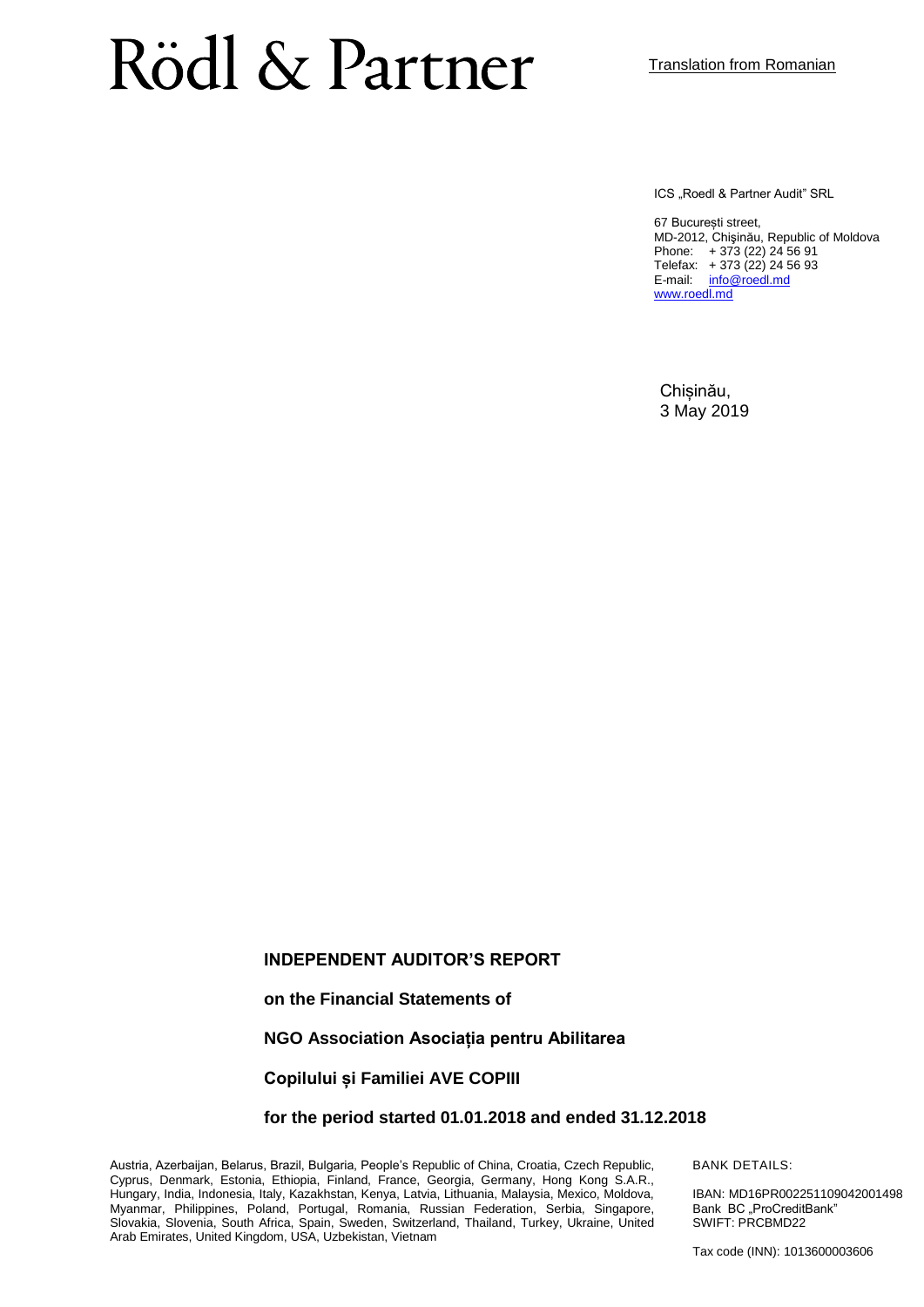#### **INDEPENDENT AUDITOR'S REPORT**

#### **on the Financial Statements**

### **NGO Association** *Asociația pentru Abilitarea Copilului și Familiei AVE COPIII* **for the period started 01.01.2018 and ended 31.12.2018**

To the members of the General Meeting and the Administrative Board of the NGO Association *Asociația pentru Abilitarea Copilului și Familiei AVE COPIII*

#### **OVERVIEW OF THE AUDITED COMPANY**

Name: NGO Association *Asociația pentru Abilitarea Copilului și Familiei AVE COPIII*

State Registration Number: 1011620002711

Location: 1, Constantin Stere str., Chişinău, Republic of Moldova

#### **AUDITOR**

Auditor's name: ROEDL & PARTNER AUDIT SRL

State Registration Number: 1013600003606

Location: 67, București str., MD-2012 Chișinău, Republic of Moldova.

ROEDL & PARTNER AUDIT SRL is a member of the Association of Professional Accountants and Auditors of the Republic of Moldova.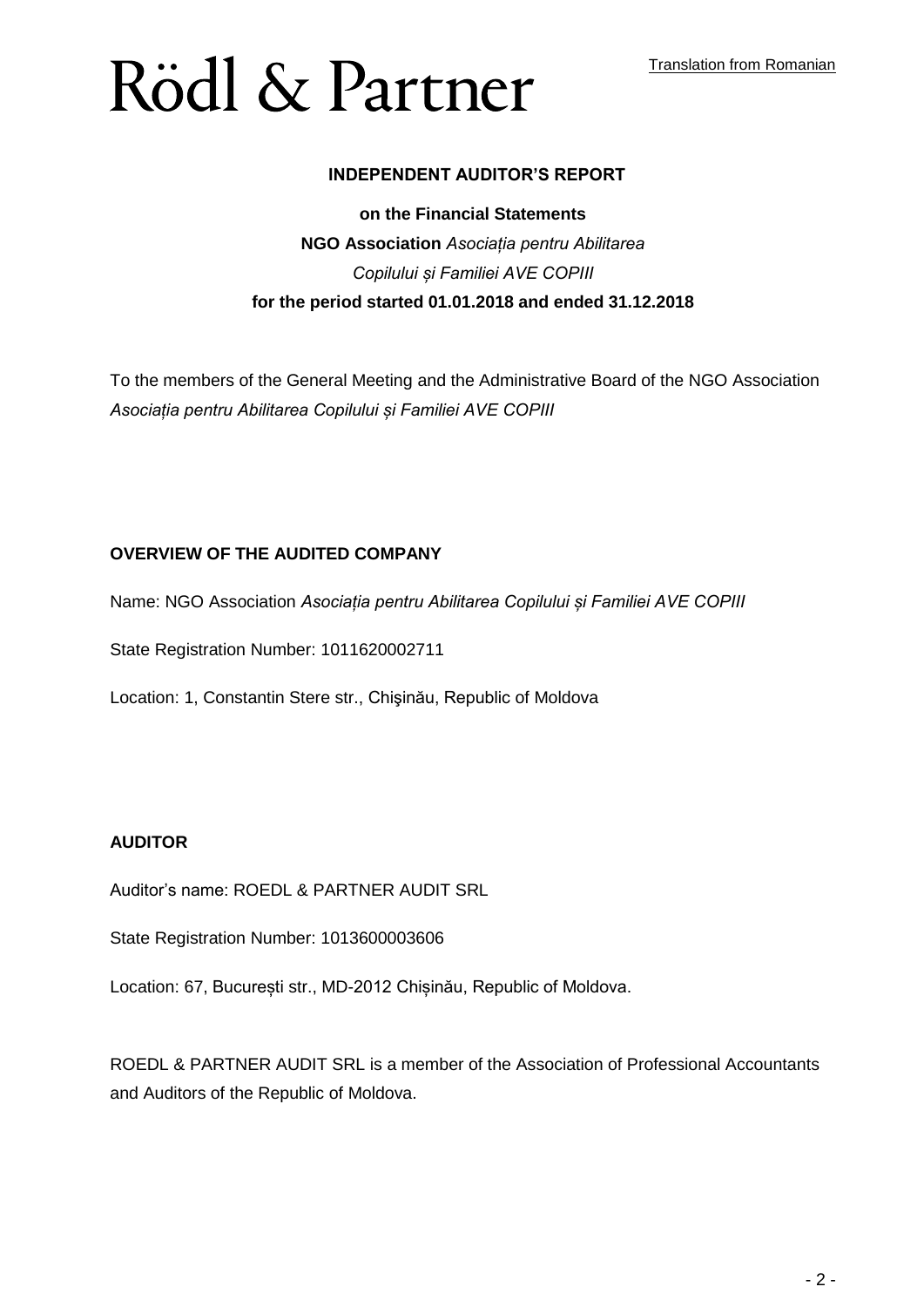#### **AUDITOR'S REPORT**

#### *Opinion*

We have audited the accompanying financial statements of the NGO Association *Asociația pentru Abilitarea Copilului și Familiei AVE COPIII* (hereinafter referred to as the "Association") which comprise Balance Sheet as of 31.12.2018, the income statement and the statement of changes in financing sources for the year then ended, a summary of significant accounting policies and other explanatory notes.

In our opinion, the accompanying financial statements present fairly, in all material respects, the financial position of the Association as of 31 December 2018 in accordance with the laws of the Republic of Moldova on compilation of the financial statements and with the accounting policies described in the Notes to the financial statements.

#### *Basis for Opinion*

We conducted our audit in accordance with International Standards on Auditing (ISAs). Our responsibilities under those standards are further described in the Auditor's Responsibilities for the Audit of the Financial Statements section of our report. We are independent of the Association within the meaning of the code of ethics applicable for audit of financial statements in Republic of Moldova and have fulfilled our other responsibilities under this code of ethics. We believe that the audit evidence we have obtained is sufficient and appropriate to provide a basis for our qualified opinion.

#### *Other Matters*

The appended financial statements are not intended to present the financial position, the operating result and a complete set of Notes to the financial statements in accordance with the regulations and accounting principles accepted in the countries and jurisdictions different from the Republic of Moldova. As a result, the financial statements are not suitable for use by persons that do not know the laws and accounting regulations of the Republic of Moldova.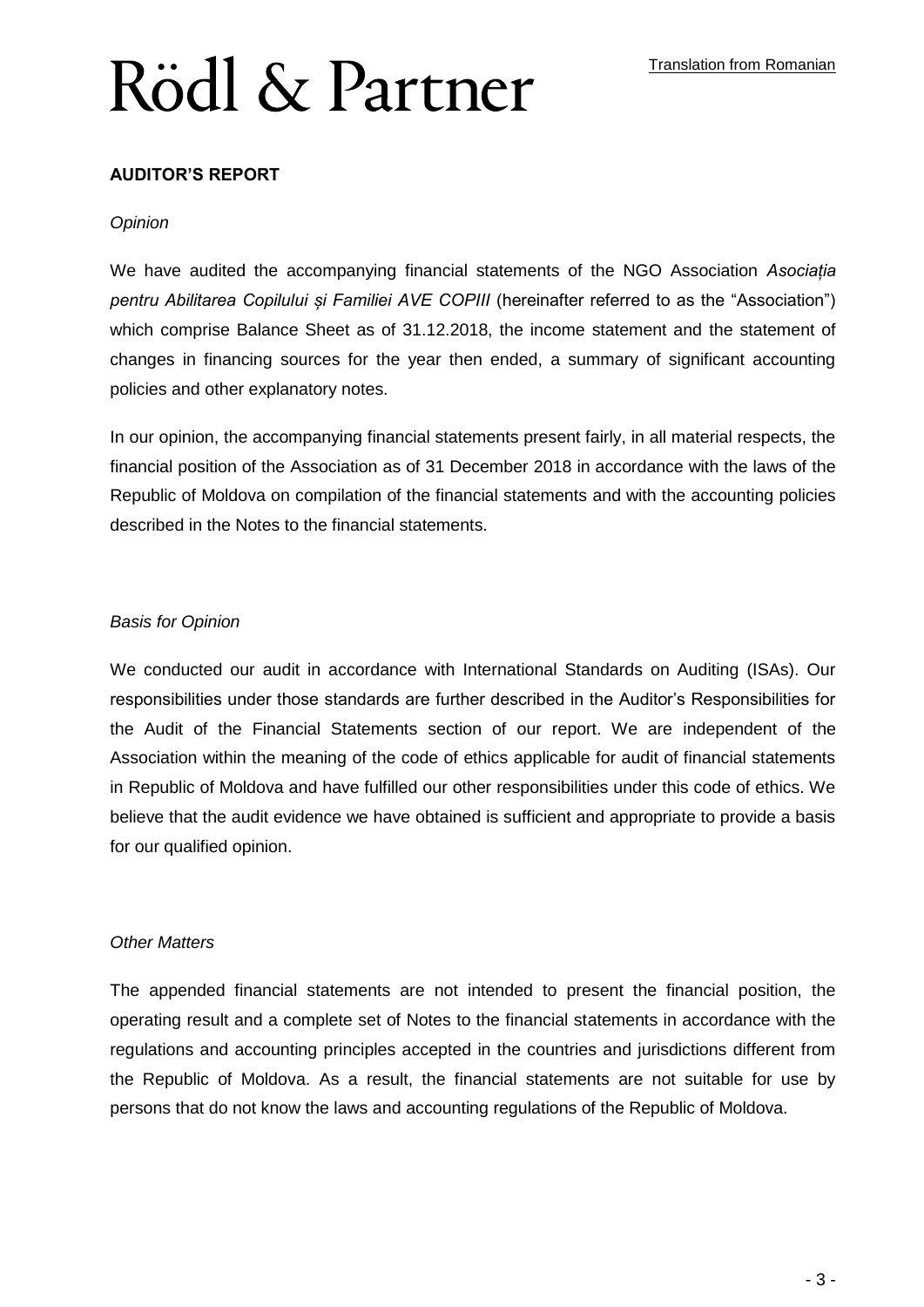*Responsibility of Management and Those Charged with Governance for the Financial Statements*

Management is responsible for the preparation and fair presentation of these financial statements in accordance with the NAS, Methodical indications on accounting particularities in non-commercial organizations and accounting policies described in the Notes to the Financial Statements and for such internal control as Management determines is necessary to enable the preparation of financial statements that are free from material misstatement, whether due to fraud or error.

In compiling the financial statements, Management is responsible for assessing the Association's ability to continue as a going concern, for disclosing information regarding continuation as a going concern and for the production of the financial statements on the going concern basis of accounting where appropriate, unless Management either intends to liquidate the Association or to cease operations, or has no realistic alternative but to do so.

Those charged with governance are responsible for overseeing the Association's financial reporting process.

#### *Auditor's Responsibility for the Audit of the Financial Statements*

The objectives of our audit are to obtain reasonable assurance about whether the financial statements as a whole are free from material misstatement, whether due to fraud or error, and to issue an auditor's report that includes our opinion. Reasonable assurance is a high level of assurance, but is not a guarantee that an audit conducted in accordance with ISAs will always detect a material misstatement when it exists. Misstatements can arise from fraud or error and are considered material if, individually or in the aggregate, they could reasonably be expected to influence the economic decisions of users taken on the basis of these financial statements.

As part of an audit in accordance with ISAs, we exercise professional judgment and maintain professional scepticism throughout the planning and performance of the audit. We also:

 Identify and assess the risks of material misstatement of the financial statements, whether due to fraud or error, design and perform audit procedures responsive to those risks, and obtain audit evidence that is sufficient and appropriate to provide a basis for our opinion. The risk of not detecting a material misstatement resulting from fraud is higher than for one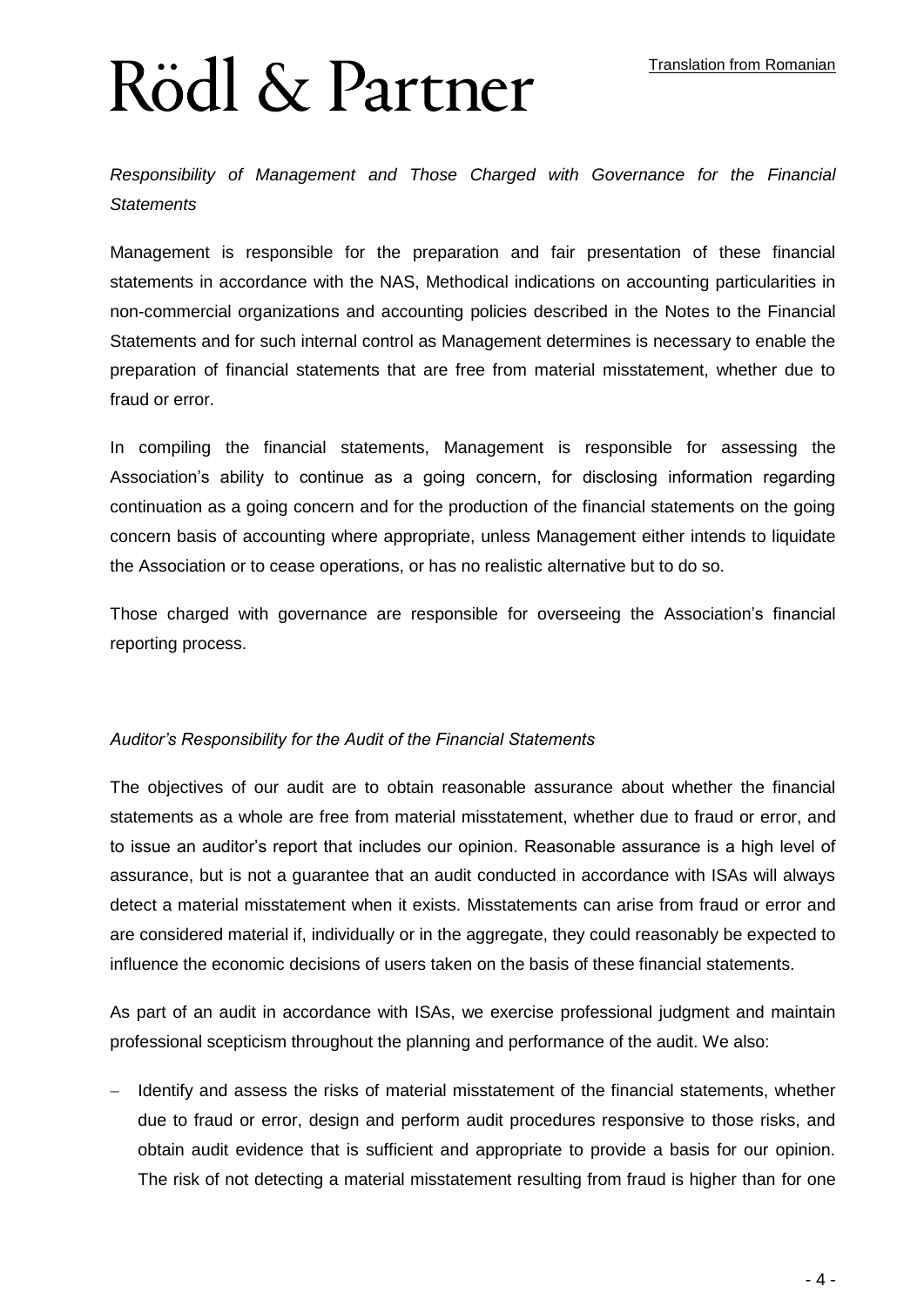resulting from error, as fraud may involve collusion, forgery, intentional omissions, misrepresentations, or the override of internal control;

- Obtain an understanding of internal controls relevant to the audit in order to design audit procedures that are appropriate in the circumstances, but not for the purpose of expressing an opinion on the effectiveness of the entity's internal control;
- Evaluate the appropriateness of accounting policies used and the reasonableness of accounting estimates and related disclosures made by Management;
- Conclude on the appropriateness of management's use of the going concern basis of accounting and, based on the audit evidence obtained, whether a material uncertainty exists related to events or conditions that may cast significant doubt on the Association's ability to continue as a going concern. If we conclude that a material uncertainty exists, we are required to draw attention in our auditor's report to the related disclosures in the consolidated financial statements or, if such disclosures are inadequate, to modify our opinion. Our conclusions are based on the audit evidence obtained up to the date of our auditor's report. However, future events or conditions may cause the Association to cease to continue as a going concern;
- Evaluate the overall presentation, structure and content of the financial statements, including the disclosures, and whether the financial statements represent the underlying transactions and events in a manner that achieves fair presentation.

We are required to communicate with those charged with governance regarding, among other matters, the planned scope and timing of the audit and significant audit findings, including any significant deficiencies in internal control that we identify during our audit.

Atlenghe

Antonina Șendrea Administrator Auditor, audit licence no. AG 000091

Chișinău, 3 May 2019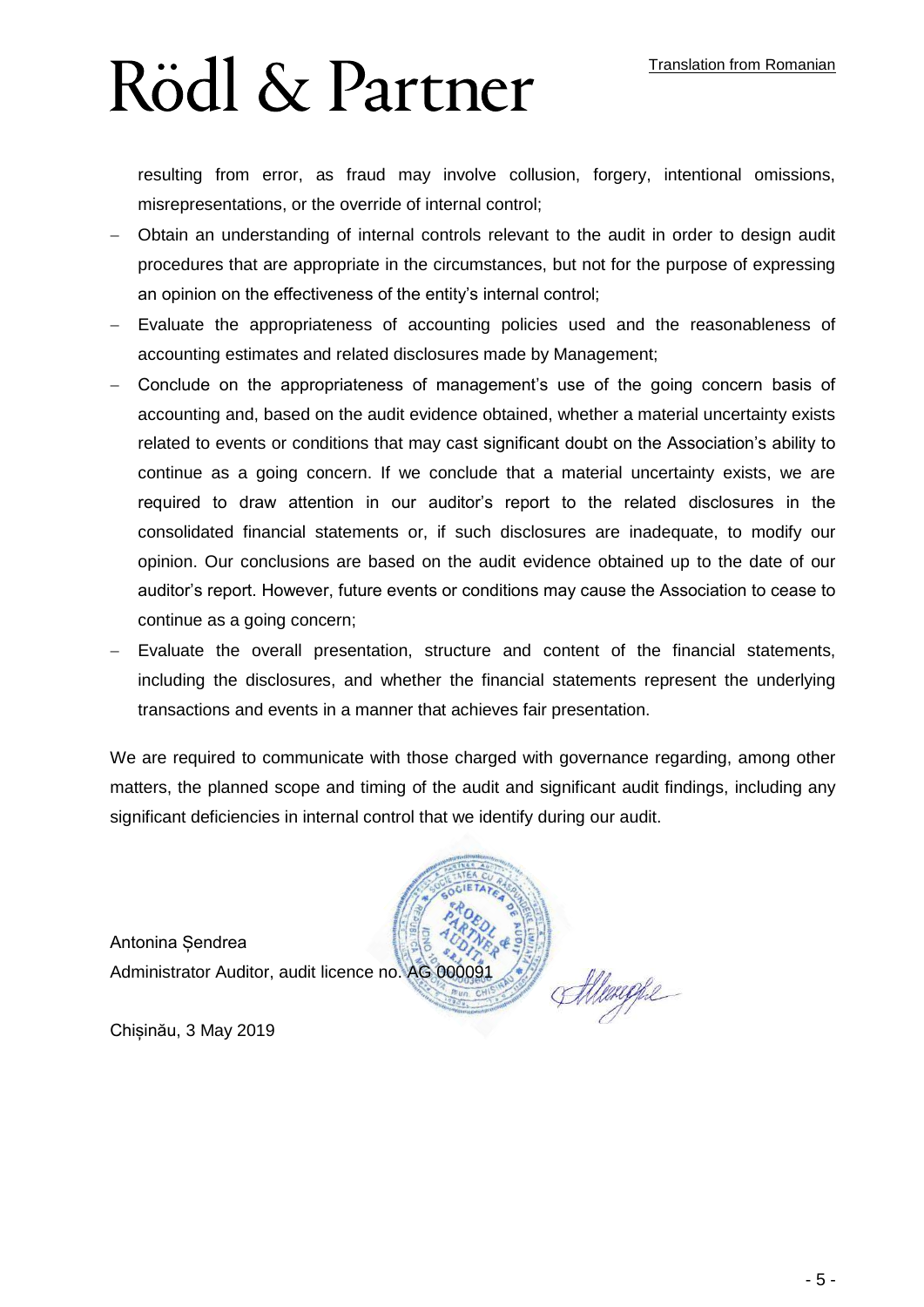#### **I. BALANCE SHEET**

as of 31.12.2018

|                                                       | balance                              |                                      |  |
|-------------------------------------------------------|--------------------------------------|--------------------------------------|--|
| <b>ASSETS</b><br><b>Note</b>                          | Opening balance<br>for the reporting | Closing balance<br>for the reporting |  |
|                                                       | period                               | period                               |  |
| <b>Non-current assets</b>                             |                                      |                                      |  |
| 3<br>Intangible assets                                |                                      | 6 277                                |  |
| 3<br>Construction in progress                         |                                      |                                      |  |
| 3<br>Land                                             |                                      |                                      |  |
| 3<br><b>Fixed assets</b>                              | 668 279                              | 562 820                              |  |
| Long-term financial investments                       |                                      |                                      |  |
| Other fixed assets                                    |                                      |                                      |  |
| <b>Total fixed assets</b>                             | 668 279                              | 569 097                              |  |
| <b>Current assets</b>                                 |                                      |                                      |  |
| <b>Materials</b><br>4                                 | 124 859                              | 201 974                              |  |
| Low value and short-lived assets                      | 28 306                               | 32 842                               |  |
| Work in progress and finished products                |                                      |                                      |  |
| Trade receivables and short-term advances paid<br>5   | 80 927                               | 73 143                               |  |
| Tax recoverable<br>6                                  | 547                                  | 1 0 9 4                              |  |
| Receivables from personnel                            |                                      |                                      |  |
| Other current receivables, from which                 | 153 115                              | 1 201 987                            |  |
| Receivables relating to special purpose vehicles<br>7 | 153 115                              | 1 201 987                            |  |
| 8<br>Cash                                             | 687 428                              | 181 164                              |  |
| Short-term financial investments                      |                                      |                                      |  |
| Other current assets                                  |                                      |                                      |  |
| <b>Total current assets</b>                           | 1 075 182                            | 1692204                              |  |
| <b>Total assets</b>                                   | 1743461                              | 2 261 301                            |  |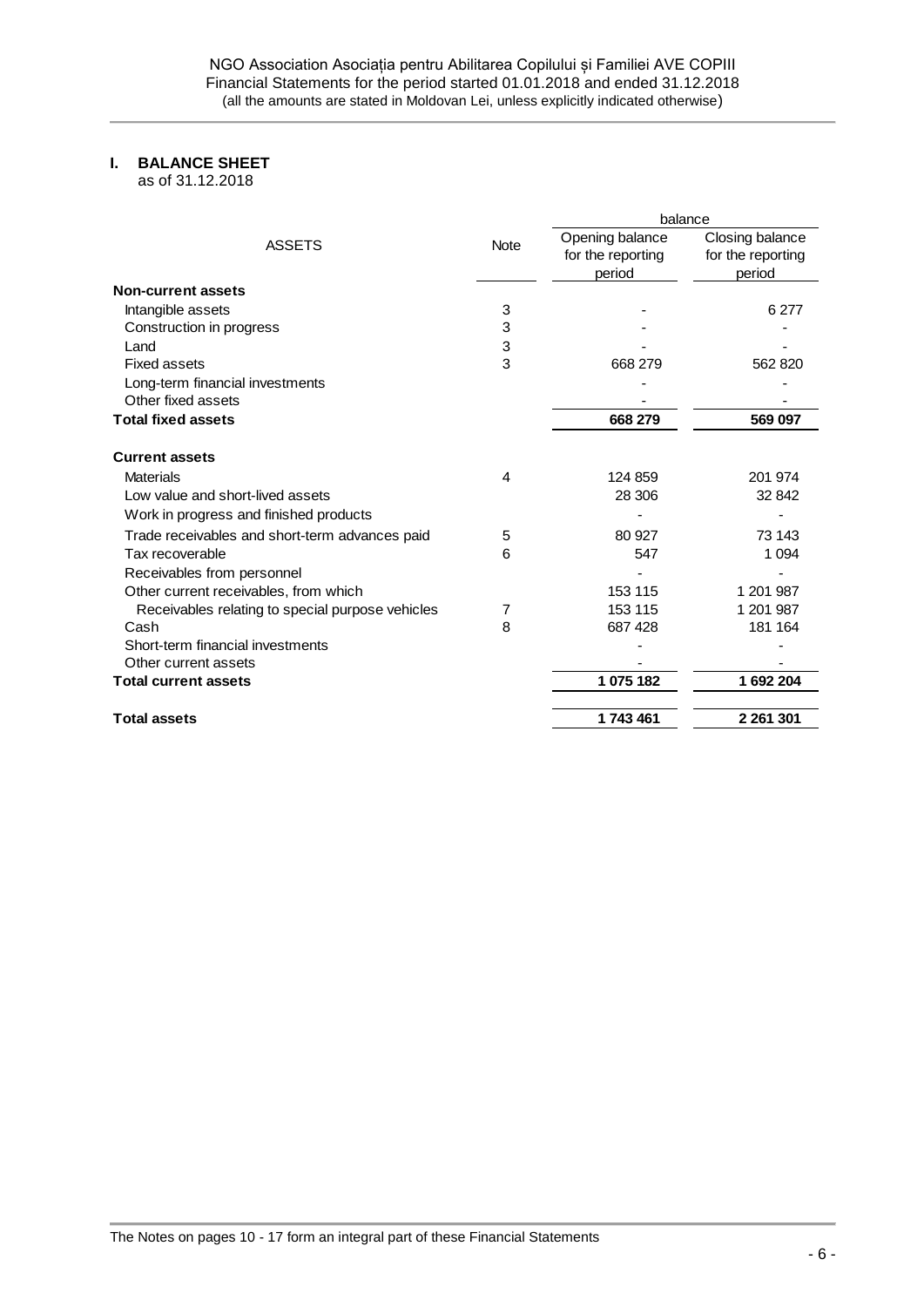NGO Association Asociația pentru Abilitarea Copilului și Familiei AVE COPIII Financial Statements for the period started 01.01.2018 and ended 31.12.2018 (all the amounts are stated in Moldovan Lei, unless explicitly indicated otherwise)

|                                                      |      | balance                                        |                                             |  |
|------------------------------------------------------|------|------------------------------------------------|---------------------------------------------|--|
| <b>LIABILITIES</b>                                   | Note | Opening balance<br>for the reporting<br>period | Closing balance for<br>the reporting period |  |
| Equity                                               |      |                                                |                                             |  |
| Adjustment of the results for prior periods          |      |                                                |                                             |  |
| Net excess (deficit) amount for the reporting period |      |                                                |                                             |  |
| Initial founder contributions                        |      |                                                | 5 3 3 8                                     |  |
| Fixed assets reserve                                 |      | 668 279                                        | 569 097                                     |  |
| Self-financing reserve                               |      |                                                |                                             |  |
| Other reserves                                       |      |                                                |                                             |  |
| <b>Total equity</b>                                  |      | 668 279                                        | 574 435                                     |  |
| Long term liabilities                                |      |                                                |                                             |  |
| Long-term special purpose financing and receipts     |      |                                                |                                             |  |
| Long-term financial debt                             |      |                                                |                                             |  |
| Other long term liabilities                          |      |                                                |                                             |  |
| <b>Total long term liabilities</b>                   |      |                                                |                                             |  |
| <b>Short term liabilities</b>                        |      |                                                |                                             |  |
| Short-term special purpose financing and receipts    | 9    | 835 627                                        | 1 377 813                                   |  |
| Short term financial liabilities                     |      |                                                |                                             |  |
| Trade payables ands Short term advances received     |      | 4916                                           | 343                                         |  |
| Liabilities to personnel                             |      |                                                |                                             |  |
| Liabilities on social and medical insurance          |      |                                                |                                             |  |
| <b>Tax liabilities</b>                               |      |                                                |                                             |  |
| Short-term deferred income                           | 11   | 234 639                                        | 308 710                                     |  |
| Other current liabilities                            |      |                                                |                                             |  |
| <b>Total short term liabilities</b>                  |      | 1075182                                        | 1 686 866                                   |  |
| <b>Total liabilities and equity</b>                  |      | 1743 461                                       | 2 261 301                                   |  |

The financial statements were signed and approved on behalf of the Association's management on 3 May 2019 by:

Mariana IANACHEVICI Executive director /

Chișinău, Republic of Moldova



Valentina POGOR Chief accountant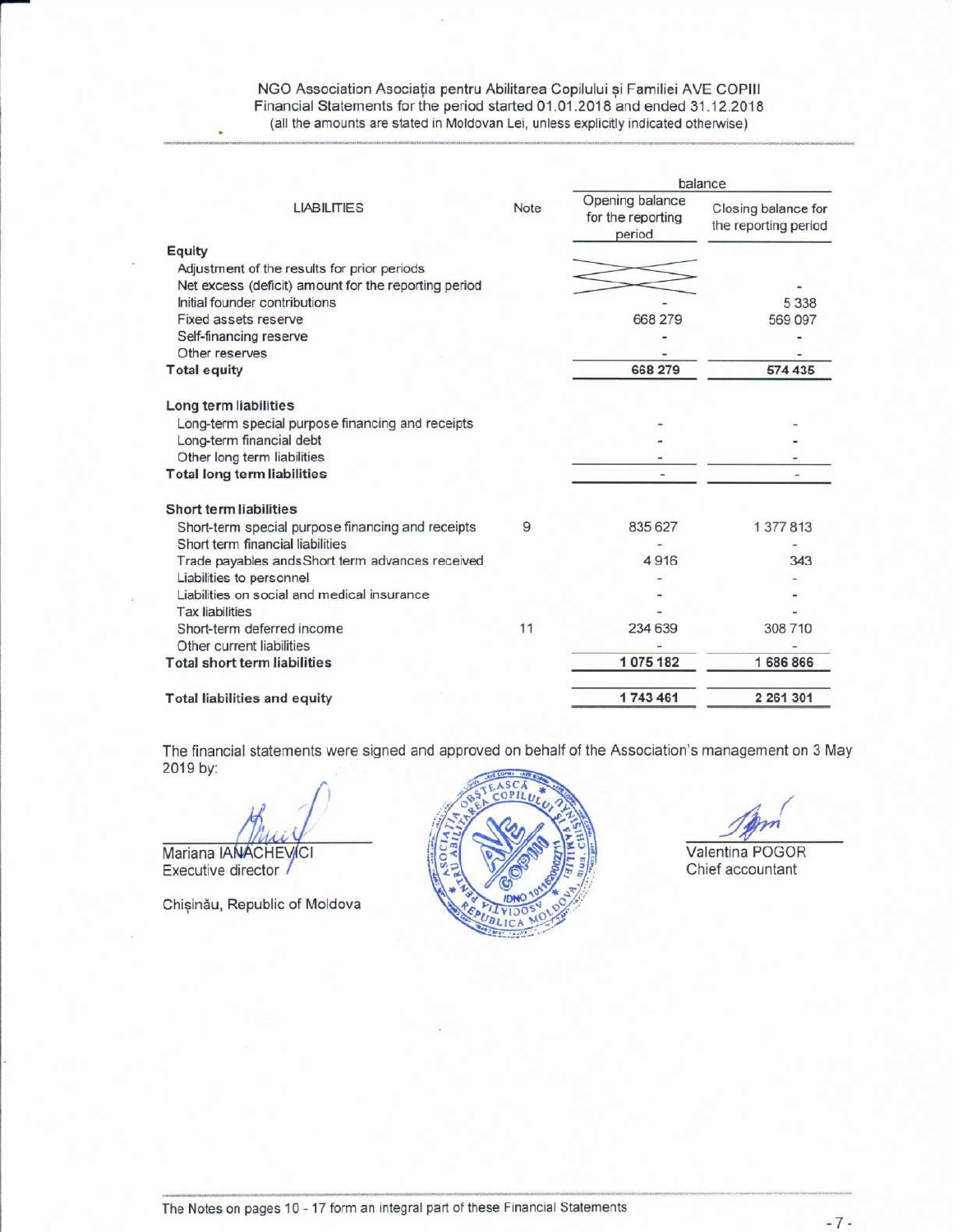NGO Association Asociația pentru Abilitarea Copilului și Familiei AVE COPIII Financial Statements for the period started 01.01.2018 and ended 31.12.2018 (all the amounts are stated in Moldovan Lei, unless explicitly indicated otherwise)

#### **II. INCOME STATEMENT**

For the period started 01.01.2018 and ended 31.12.2018

| Items                                                            | Note | Reporting period |         |  |
|------------------------------------------------------------------|------|------------------|---------|--|
|                                                                  |      | preceding        | current |  |
| Income from special purpose financing                            |      | 3746581          | 2577746 |  |
| Expenses from special purpose financing                          | 12   | 3746581          | 2577746 |  |
| Gain/(loss) from special purpose financing                       |      |                  |         |  |
| Other income (different from income from operating activities)   |      |                  |         |  |
| Other expense (different from expense from operating activities) |      |                  |         |  |
| Gain/(loss) from other activities                                |      |                  |         |  |
| Income from operating activities                                 |      |                  |         |  |
| Expense from operating activities                                |      |                  |         |  |
| Net profit/(loss) from operating activities                      |      |                  |         |  |
| Income tax payments                                              |      |                  |         |  |
| Net gain/(loss) for the reporting period                         |      |                  |         |  |

The financial statements were signed and approved on behalf of the Association's management on 3 May 2019 by:

Mariana IANACHEVICI

Executive director

Chișinău, Republic of Moldova



Valentina POGOR Chief accountant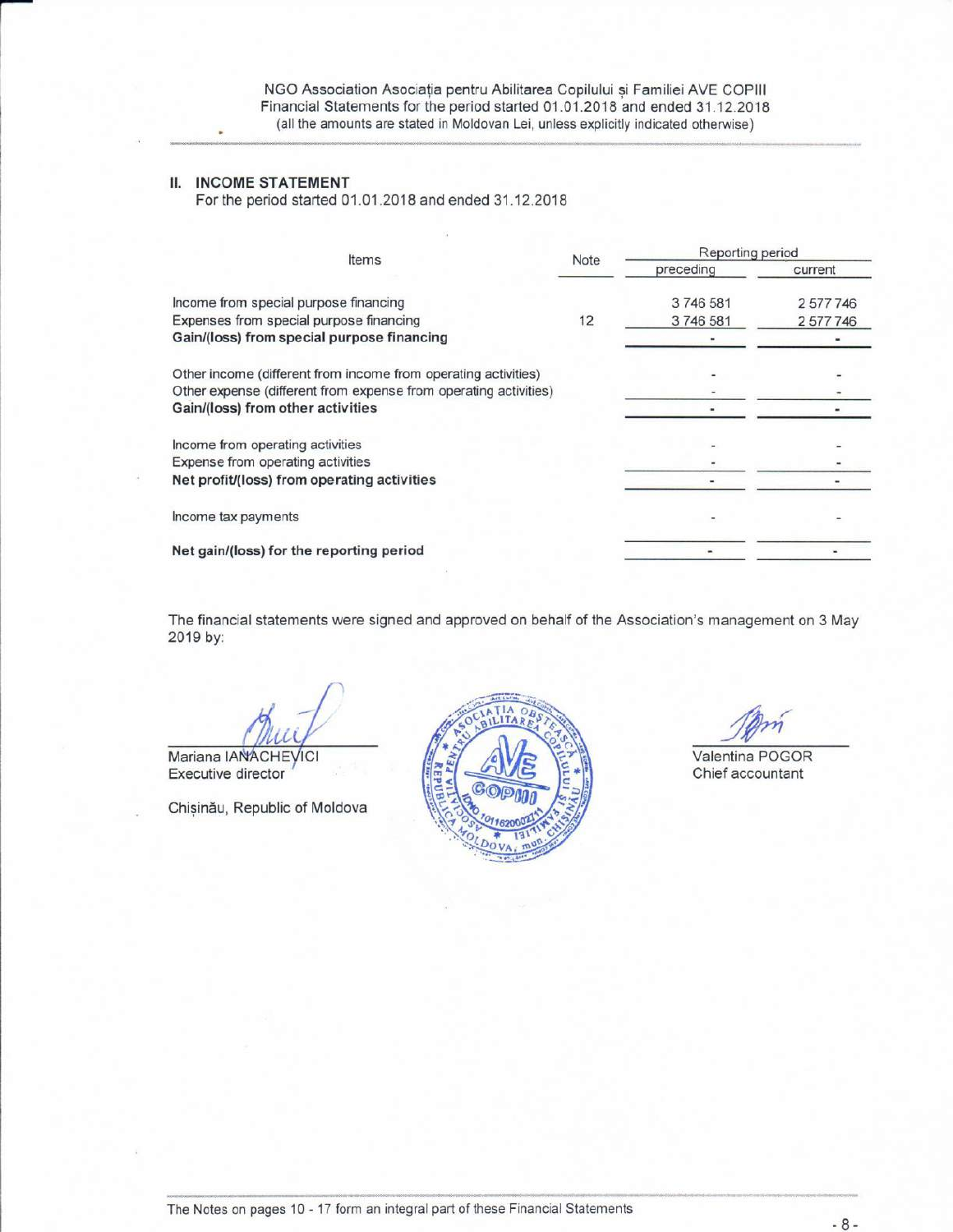NGO Association Asociația pentru Abilitarea Copilului și Familiei AVE COPIII Financial Statements for the period started 01.01.2018 and ended 31.12.2018 (all the amounts are stated in Moldovan Lei, unless explicitly indicated otherwise)

#### III. STATEMENT OF CHANGES IN FINANCING SOURCES

For the period started 01.01.2018 and ended 31.12.2018

| <b>ITEMS</b>                                         | Notes | Opening balance<br>for the period | Increases | Decreases | Closing balance for<br>the period |
|------------------------------------------------------|-------|-----------------------------------|-----------|-----------|-----------------------------------|
| Special purpose funding                              |       |                                   |           |           |                                   |
| Special purpose financing from the national treasury |       |                                   |           |           |                                   |
| Special purpose financing from local treasuries      |       |                                   |           |           |                                   |
| Grants                                               |       |                                   |           |           |                                   |
| Financial and technical aid                          |       | 351 378                           | 1 345 114 | 1 675 797 | 20 695                            |
| Other special purpose financing and receipts         |       | 484 249                           | 2 371 226 | 1 498 357 | 1 357 118                         |
| <b>TOTAL</b> special purpose funding                 |       | 835 627                           | 3 716 340 | 3 174 154 | 1 377 813                         |
| Non-ear-marked funding                               |       |                                   |           |           |                                   |
| Donations                                            |       |                                   |           |           |                                   |
| Financial aid                                        |       |                                   |           |           |                                   |
| Other non-ear-marked funding                         |       |                                   |           |           |                                   |
| <b>TOTAL non-ear-marked funding</b>                  |       |                                   |           |           |                                   |
| Founder contributions and membership fees            |       |                                   |           |           |                                   |
| Admission and membership fees                        |       |                                   | 890       |           | 890                               |
| Other contributions                                  |       |                                   | 6 0 8 1   | 1 633     | 4 4 4 8                           |
| TOTAL founder contributions and membership fees      |       |                                   | 6971      | 1633      | 5 3 3 8                           |
| <b>Reserves</b>                                      |       |                                   |           |           |                                   |
| Initial founder contributions                        |       |                                   |           |           |                                   |
| Fixed assets reserve                                 |       | 668 279                           | 21 530    | 120 712   | 569 097                           |
| Self-financing reserve                               |       |                                   |           |           |                                   |
| Other reserves                                       |       |                                   |           |           |                                   |
| <b>TOTAL reserves</b>                                |       | 668 279                           | 21 530    | 120 712   | 569 097                           |
| Other financing sources                              |       |                                   |           |           |                                   |
| <b>TOTAL financing sources</b>                       |       | 1 503 906                         | 3 744 841 | 3 296 499 | 1952248                           |

The financial statements were signed and approved on behalf of the Association's management on 3 May 2019 by:

Mariana IANACHEVICI Executive director Chișinău, Republic of Moldova

Valentina POGOR Chief accountant

The Notes on pages 10 - 17 form an integral part of these Financial Statements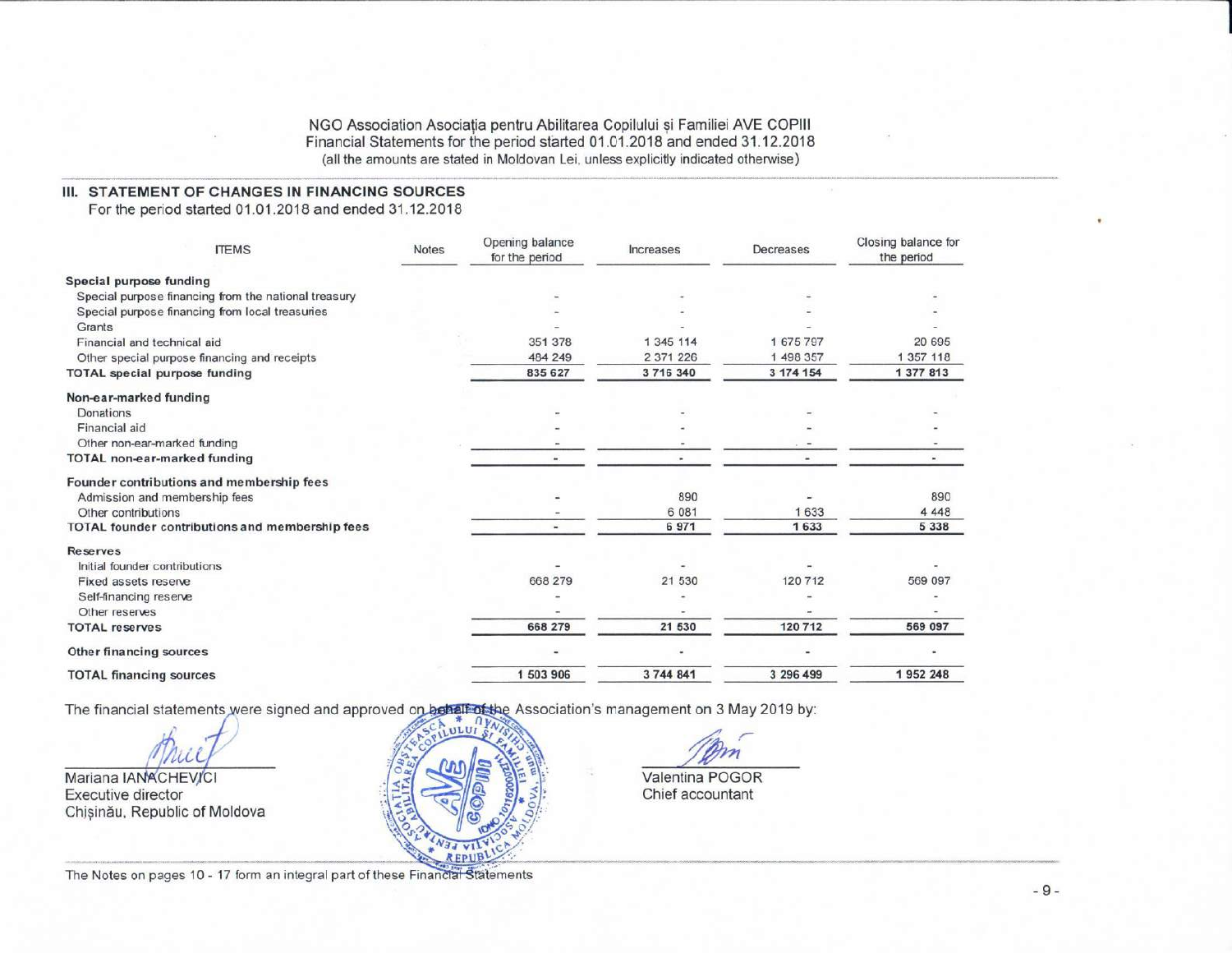#### 1. **General**

The NGO Association *Asociaţia pentru Abilitarea Copulului şi Familiei AVE COPIII* ("Association") is a not-for-profit non-political NGO founded in 1992, registered by the Ministry of Justice in 1993 and re-registered in 1998.

The Association was established and operates in accordance with the principles of freedom of association, legality, openness and transparency, equal rights of its members, freedom for the members to express their opinions and accessibility for its members of any information regarding the Association's activities, self-administration and self-governance.

The Association's objective and purpose is to promote respect to the rights of children in the Republic of Moldova and in other countries that ratified the UN Convention on the Rights of the Child.

The Association promotes family consolidation and believes that the role of a family is vital to ensure an adequate living environment for the development of the child.

The Association carries on the following activity types:

- Development of methodologies, concepts, programmes for promotion and protection of the rights of the child;
- Hosting and participation in seminars, workshops, conferences, meetings, lectures, workgroups, etc.;
- Involvement of skilled specialists, experts in priority areas of the Association's activities;
- Editing and multiplication of periodicals for children and adolescents and for specialists;
- Assistance to socially vulnerable groups, including social assistance (as social services and social benefits, which include in particular social allowances as well as monetary and non-monetary assistance) and other forms of assistance not explicitly prohibited by low;
- Provision of consulting assistance, analysis, assessment and monitoring of phenomena, trends, patterns, situations, etc. characteristic of the Association's activity sphere;
- Development, implementation, monitoring and assessment of local/national and international level programmes/projects;
- Independent public expert reviews of socially important projects and programmes;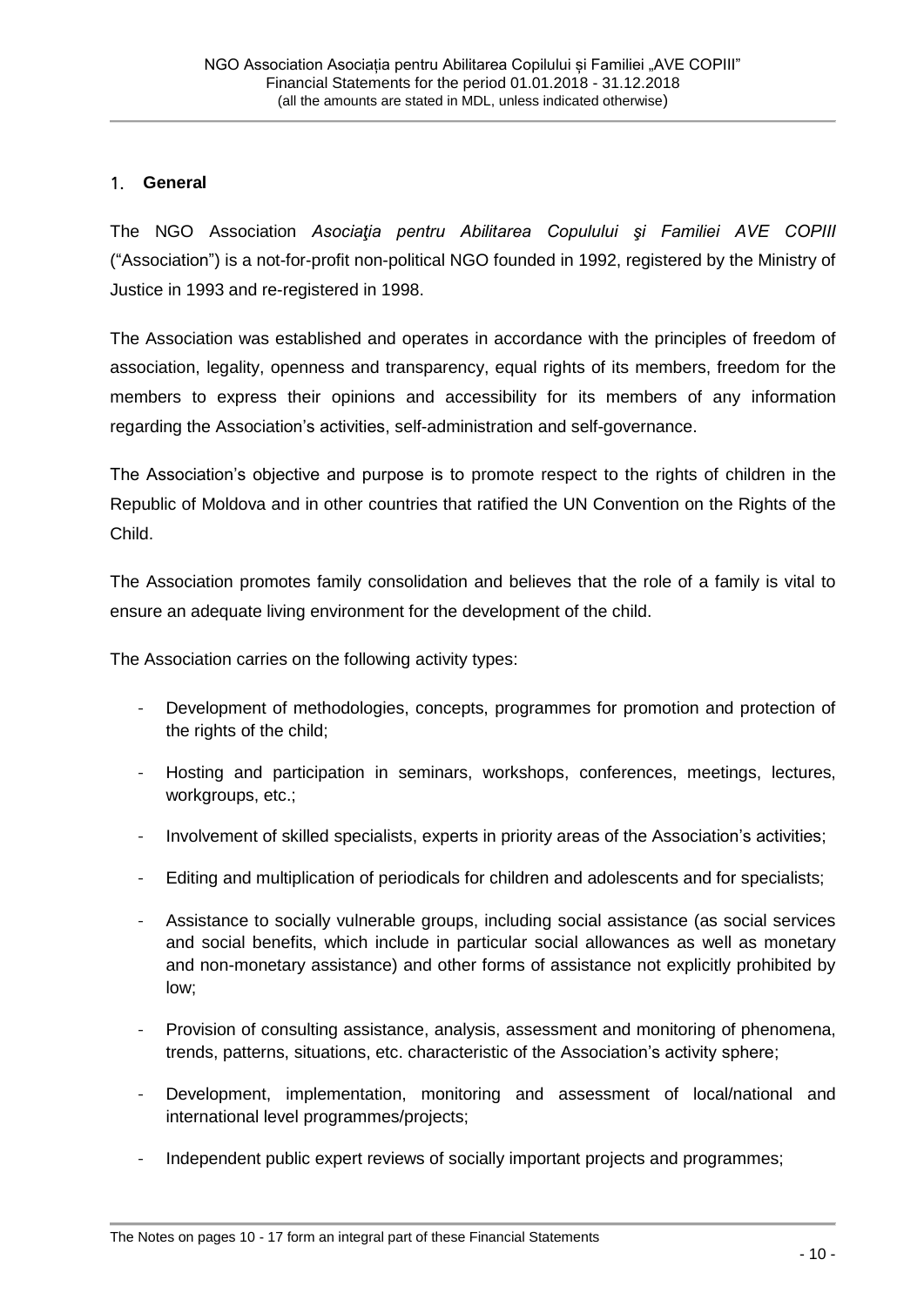- Other activities relevant for the Association's objective and purposes.

Financing sources:

- Special purpose (ear-marked) funds received as grants, ear-marked donations, financial aid, etc.;
- Non-ear-marked funds received as non-ear-marked donations, financial support, materials;
- Membership fees and other contributions from the Association members;
- Other funding.

The financial statements of the Association are compiled in accordance with the National Accounting Standards (NAS) of the Republic of Moldova and methodology guidelines on the specifics of accounting in not-for-profit organisations, as approved by Order no. 188 issued by the RM Ministry of Finance on 30.12.2014.

#### 2. **The accounting policies**

#### **Accounting principles**

Accounting records are maintained by the accounting function. The officer responsible for proper maintenance of accounting records and compilation of financial statements is the executive director of the not-for-profit association.

Accounting records are maintained applying the double entry accounting system with submission of financial statements and making use of 1C-8 accounting software.

#### **Reporting currency**

The financial statements are presented in the national currency of the Republic of Moldova, which is the Moldovan Leu (MDL).

#### **Going concern**

The financial statements of the Association are in compliance with the going concern principle.

#### **Tangible and intangible fixed assets**

The Association's assets include non-current (fixed) and current assets in its possession and they are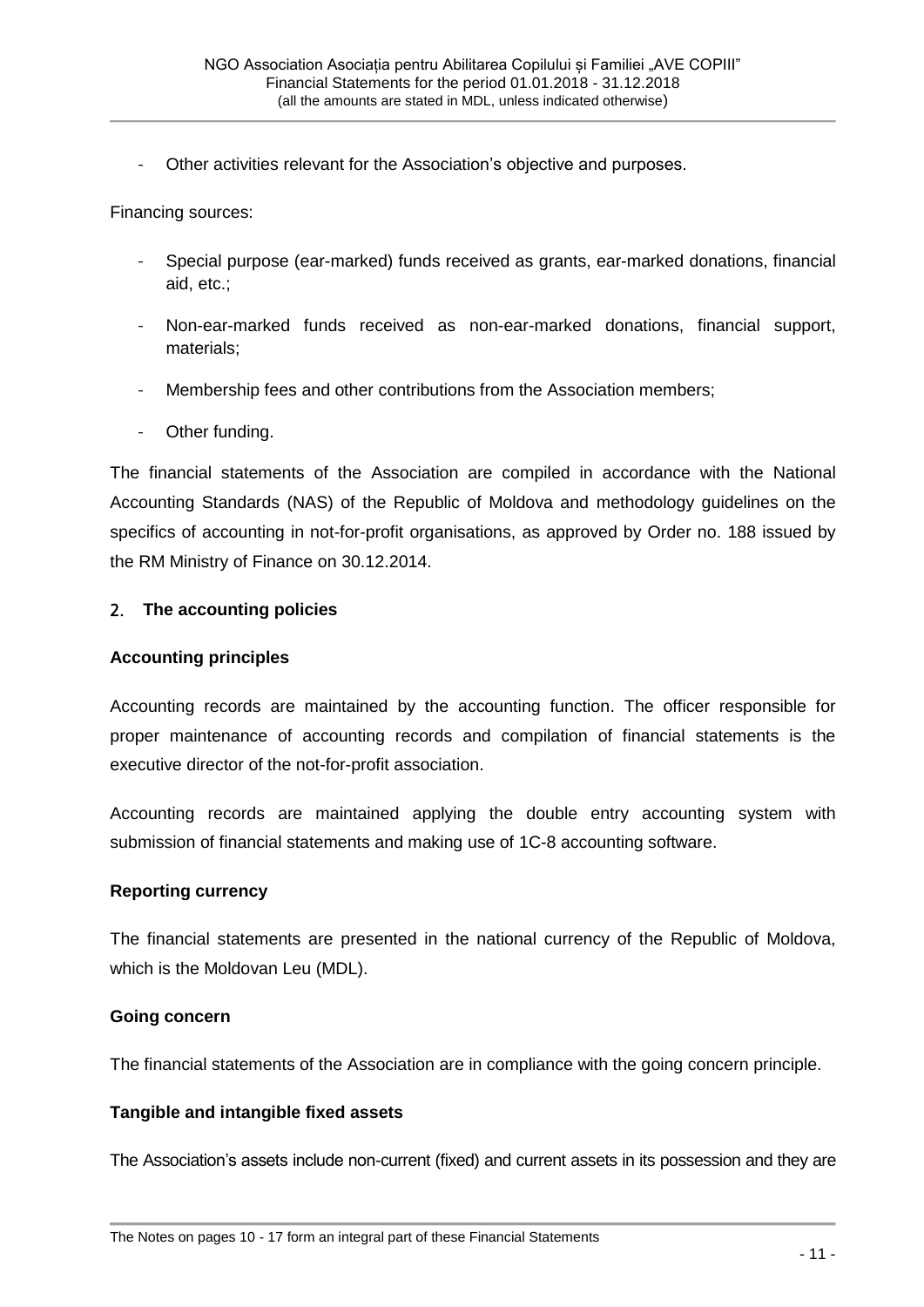recognized, measured and accounted for by financing source on the basis of primary documents in accordance with the National Accounting Standards of the Republic of Moldova.

Non-current assets include assets falling under the following categories: intangible non-current assets and tangible non-current assets (fixed assets).

Intangible and tangible non-current assets are initially recognized in the accounting registers according to the list established by the executive director of the Association. Subsequently intangible non-current and current assets are measured and accounted for at their book value.

At present the Association has no intangible non-current assets.

Tangible non-current assets include fixed assets commissioned for operation and whose individual value is higher than the value threshold set by tax law. The residual value of fixed assets is insignificant and deemed to be nil.

The expected service life of intangible and tangible non-current assets is established depending on their type of use and stated in their transfer and acceptance (commissioning for operation) certificates:

| Buildings and structures:           | 45 - 50 years |
|-------------------------------------|---------------|
| Machinery, plant and equipment:     | 8 - 20 years  |
| - Tools, systems and other devices: | $3 - 5$ years |
| - Computers:                        | $3 - 5$ years |

Intangible non-current assets are amortised and fixed assets are depreciated applying the straight-line method.

Assets received free of charge, notwithstanding whether ear-marked or non-ear-marked, are initially measured at their acquisition value determined from the donation certificates, transfer and acceptance certificates, VAT invoices, pro-forma invoices and other documents.

#### **Circulating assets**

Inventories are accounted for in terms of their quantities and in terms of their value.

Released inventories are measured applying the weighted average cost method at each release.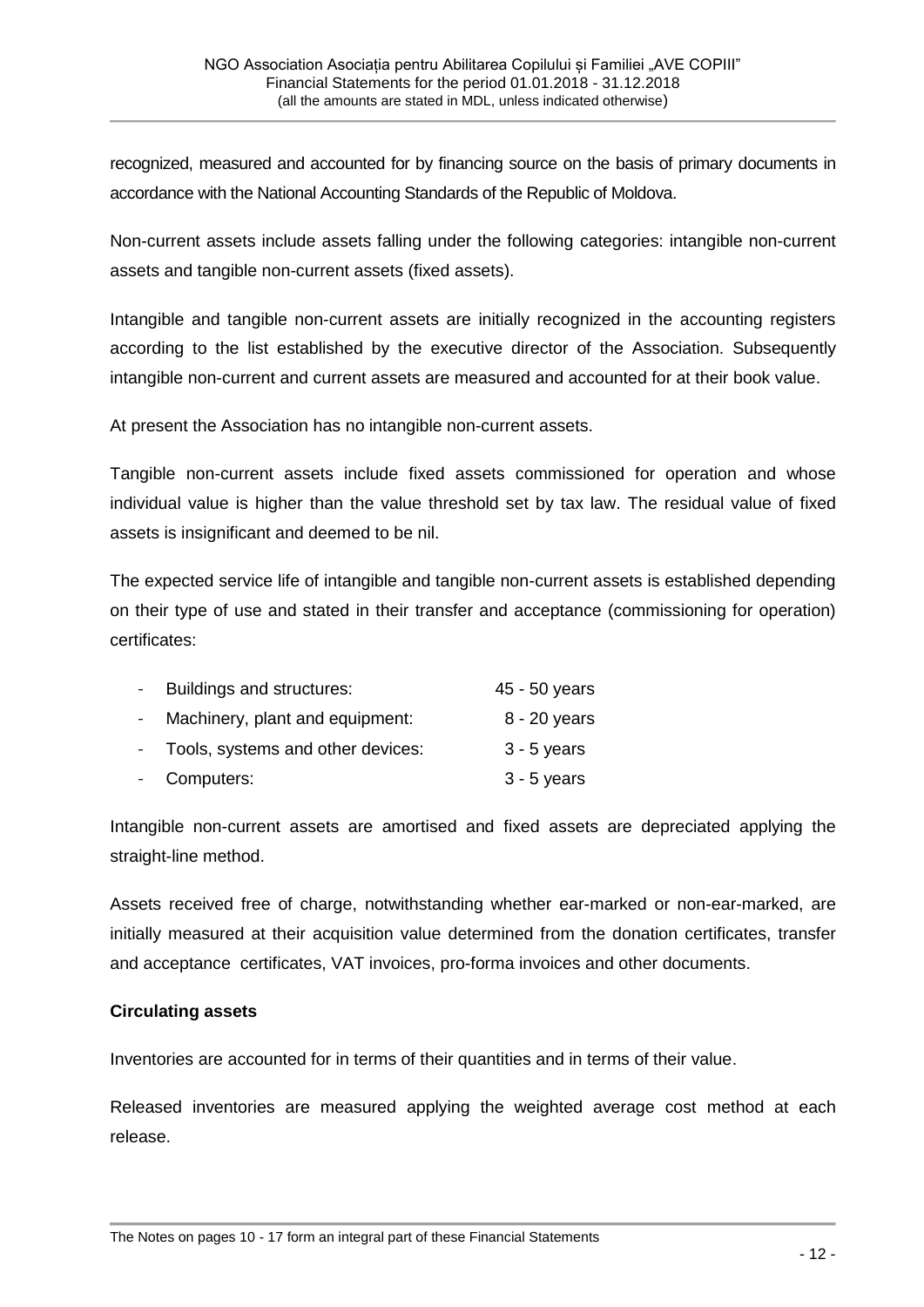Acquisitions of inventories and advances paid from special purpose (ear-marked) financing and receipts are recognised in accounts receivable, but these amounts are subsequently reclassified from accounts receivable to income for the period pro rata to the progressing consumption of the concerned inventories and settlement of the advances paid.

All procurements of goods and services for an amount over USD 500 (or its MDL equivalent) are to be awarded in an open tender.

#### **Other accounting items and economic events**

Special purpose (ear-marked) financing and receipts are expensed pro rata to their progressing utilisation:

- Fixed assets reserve pro rata to the progressing procurements and commissioning for operation of the concerned intangible non-current assets and fixed assets;
- Self-financing reserve pro rata to the progressing utilisation of the remainder of special purpose financing left to be used at the discretion of the not-for-profit organisation.

Non-ear-marked funds not utilised till the reporting date are reclassified to the self-financing reserve.

Funds of the self-financing reserve may be utilised to:

- Finance special missions;
- cover extraordinary expenses emerging under the programmes (budgets) approved by the financing agencies;
- cover the deficit from other activities;
- cover losses, if any, from economic activities.

#### **Incomes and expenses**

Expenses and incomes associated with special purpose (ear-marked) funding are recognised and registered concurrently in the concerned period and in the concerned amounts.

Short-term receivables include the value of circulating assets procured from unutilised amounts of special purpose financing and receipts.

Short-term receivables are reclassified to income for the period pro rata to the progressing consumption of the concerned circulating assets.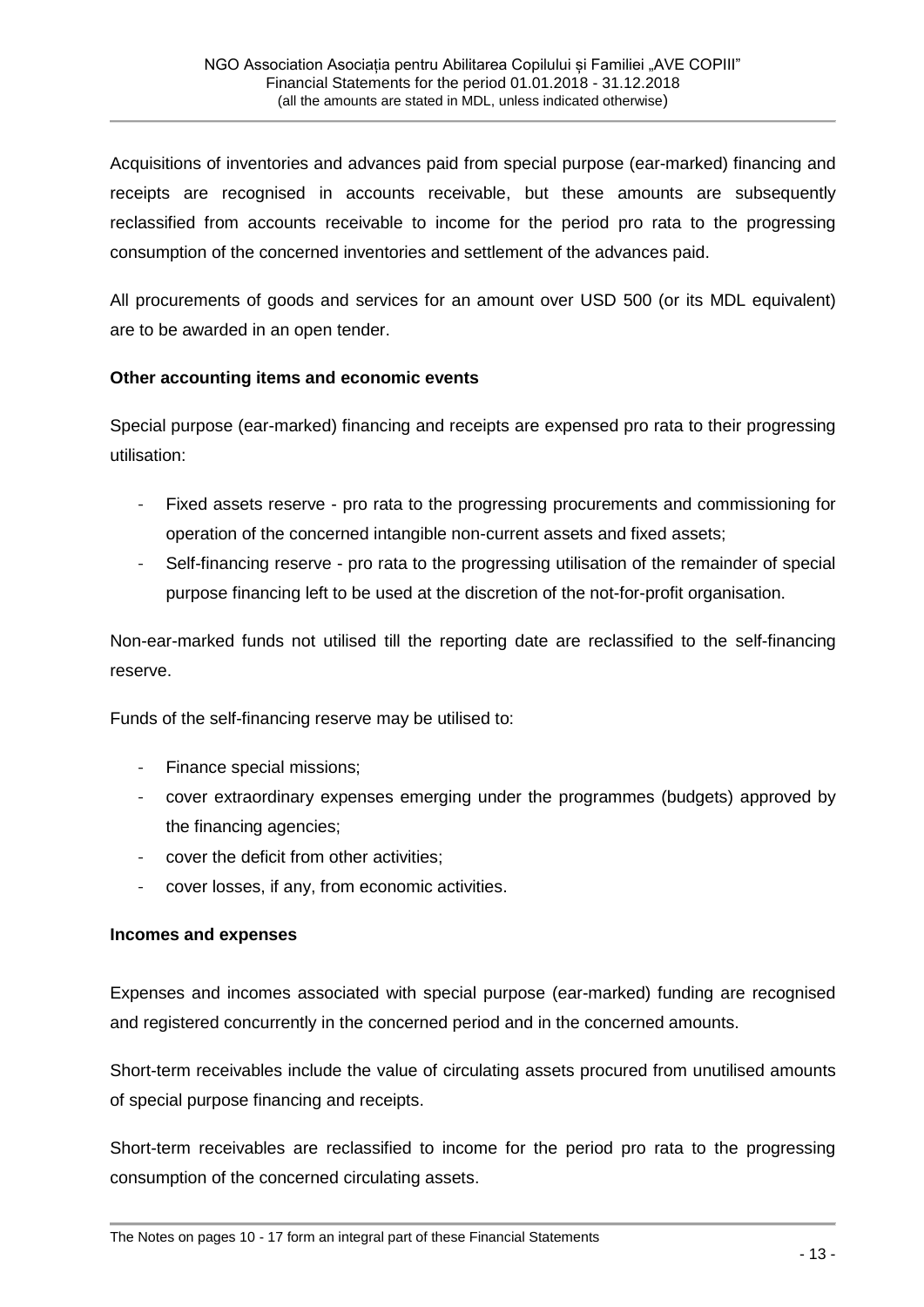Adjustments are made to incomes during the reporting period through reversal and addition postings in accounting.

Adjustments are made to expenses during the reporting period through reversal and addition postings in accounting.

Other incomes and expenses of the Association include:

- asset surpluses and shortages (losses) identified by inventory counts;
- debts and claims written off upon expiry of their (claim) limitation period;
- incomes and expenses from disposal of assets not in use;
- incomes from recovery of financial damages;
- other incomes and expenses not associated with special missions or specific economic activities listed in the charter of the Association.

#### **List of accounting registers maintained by the entity**

- Main ledger
- Bank register
- Register of project expenses
- Register of financial transactions
- Register of movements in medications
- Register of movement in fuel and lubricants

#### **Primary document forms developed by the Association**

- Vouchers for packages of foodstuffs
- Vouchers for body care products
- Vouchers for body hygiene items for females
- Certificates for release of products/materials under grants to schools, preschools and kindergartens.

#### **Tax exemptions**

The Association enjoys an exemption from customs duties and excise tax and makes use of the beneficial VAT rate of 0 percent for the project *Local establishment of refugees/Consolidation of the asylum system in Moldova.*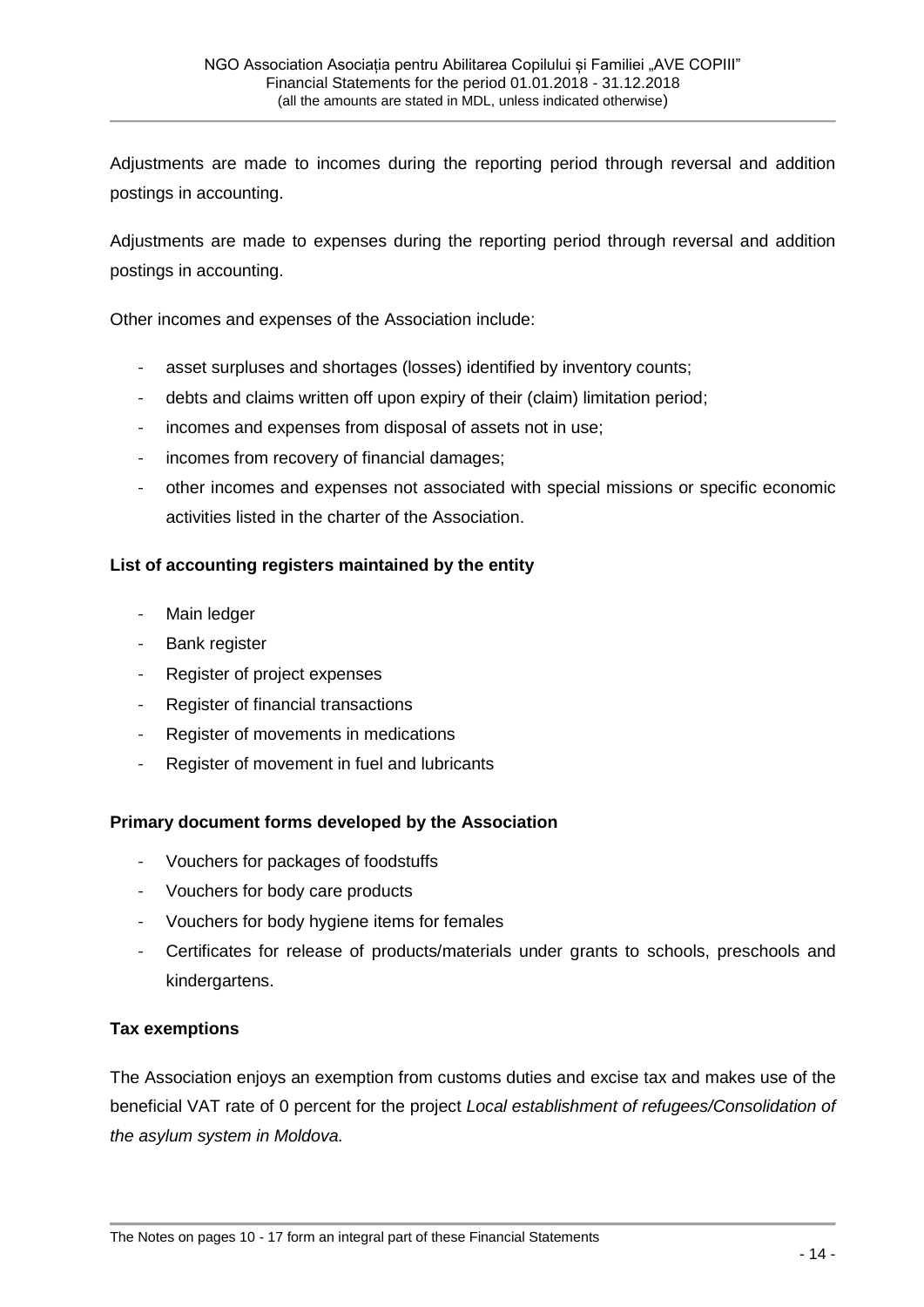#### 3. **Fixed assets**

| 2. Intangible non-current assets in use, total (112)<br>inclusiv.<br>2.1. patents and trademarks (1122) |           |         | 7 0 3 0                  |                          | 7 0 30    | 753     |                          |
|---------------------------------------------------------------------------------------------------------|-----------|---------|--------------------------|--------------------------|-----------|---------|--------------------------|
| 2.2. licences (1124)<br>2.3. software (1125)                                                            |           |         | 7 0 3 0                  |                          | 7 0 3 0   | 753     |                          |
| 3. Tangible assets in progress (121)                                                                    |           |         |                          |                          |           |         |                          |
| 4. Land (122)                                                                                           |           |         |                          |                          |           |         |                          |
| 5. Fixed assets, total (123) of which:                                                                  | 1 314 922 | 646 643 | 14 500                   | 7 7 24                   | 1 321 698 | 758 878 |                          |
| 5.1. buildings (1231)                                                                                   |           |         |                          |                          |           |         |                          |
| 5.2. specialized structures (1232)                                                                      |           |         | 14 500                   |                          | 14 500    | 773     |                          |
| 5.3. machinery, plant and equipment, transmitting<br>devices (1233)                                     | 332 946   | 191 950 | $\overline{\phantom{a}}$ | 7 7 2 4                  | 325 222   | 211 797 |                          |
| 5.4. vehicles (1234)                                                                                    | 848 300   | 339 070 | ۰                        |                          | 848 300   | 421 806 |                          |
| 5.5. tools and appliances (1235)                                                                        |           |         |                          | ۰                        |           |         | $\overline{\phantom{a}}$ |
| 5.6. subsequent costs of off balance sheet items<br>(1236)                                              |           |         |                          | ٠                        |           |         |                          |
| 5.7. fixed assets obtained under financial lease<br>(1237)                                              |           |         |                          |                          |           |         |                          |
| 5.8. fixed assets obtained for joint management<br>(1238)                                               |           |         |                          |                          |           |         |                          |
| 5.9. other fixed assets (1239)                                                                          | 133 676   | 115 623 |                          | $\overline{\phantom{0}}$ | 133 676   | 124 503 |                          |
| 6. Natural resources (125)                                                                              |           |         |                          |                          |           |         |                          |
| 7. Total investments in real estate (151)                                                               |           |         |                          |                          |           |         |                          |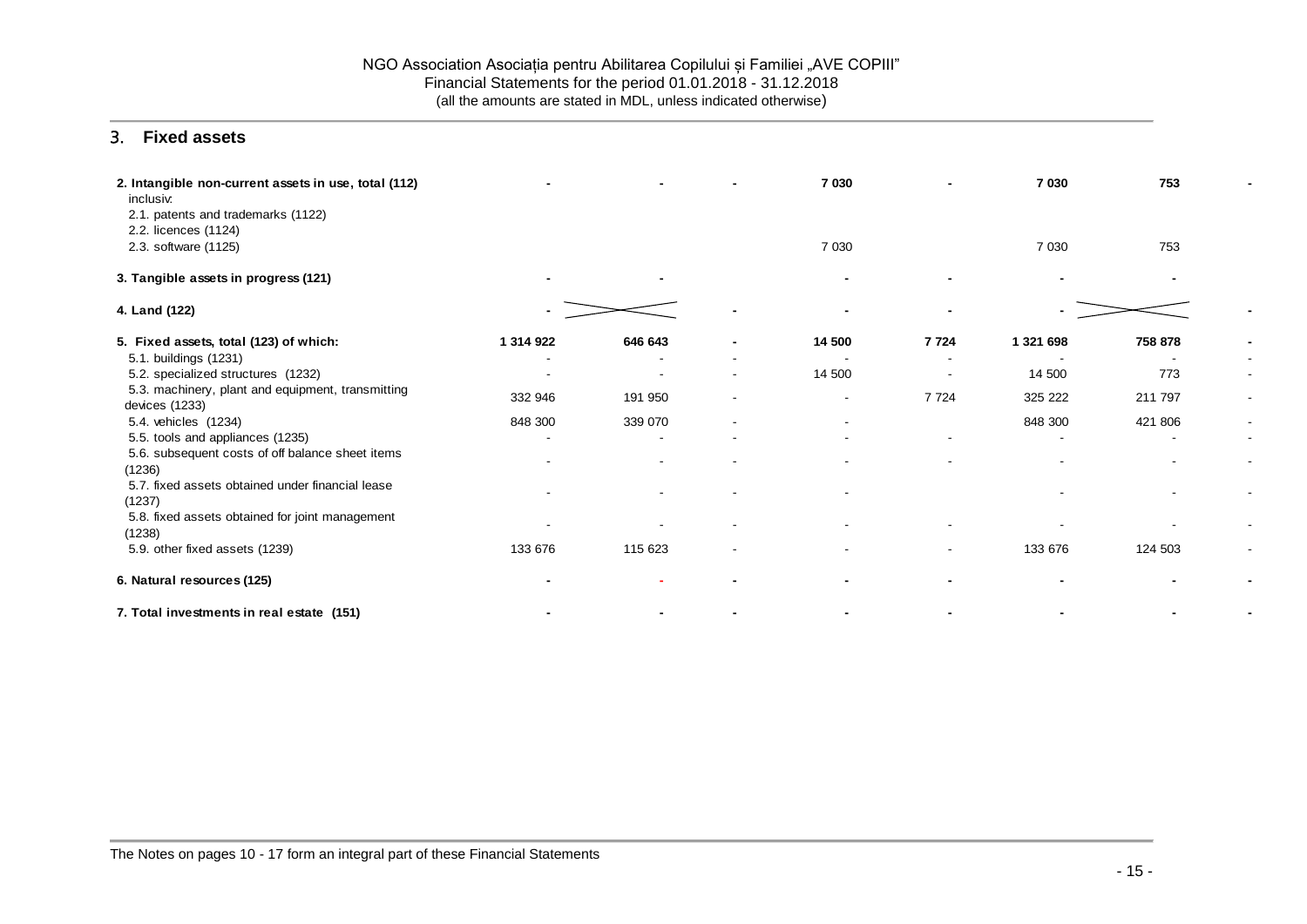#### 4. **Stocs**

|                                             | 31.12.2017 | <b>Inflow</b> | <b>Outflow</b> | 31.12.2018 |
|---------------------------------------------|------------|---------------|----------------|------------|
| Medications                                 | 23 607     | 35 481        | 38 4 21        | 20 667     |
| New arrivals - materials                    | 5 6 5 0    | 6923          | 9 2 2 0        | 3 3 5 2    |
| Materials under grant to schools            |            | 97 584        | 270            | 97 314     |
| Body care and hygiene products              | 1493       | 14 208        | 15 189         | 512        |
| Materials for newborns                      | 1 0 1 2    |               |                | 1 012      |
| Materials for refugees (bedding, kitchen)   | 578        |               |                | 578        |
| <b>Foodstuffs</b>                           | 1 2 1 2    | 30 768        | 29 159         | 2822       |
| Teaching and distractive materials for kids | 27 267     | 20 229        | 14 600         | 32 896     |
| Technical equipment, incl. kitchen          | 6 5 0 5    | 3428          | 5 0 3 3        | 4 9 0 0    |
| Combustible materials                       | 1 344      | 84 613        | 85 223         | 734        |
| Miscellaneous                               | 56 191     | 58 091        | 77 097         | 37 186     |
| Total low value and short-lived assets      | 124 859    | 351 326       | 274 212        | 201 974    |

#### 5. **Trade receivables and short-term advances paid**

| Advances paid in MDL<br>Advances paid in EUR<br>Total receivables and short-term advances paid | 31.12.2017<br>80 927<br>80 927 | 31.12.2018<br>73 143<br>73 143 |
|------------------------------------------------------------------------------------------------|--------------------------------|--------------------------------|
| 6.<br><b>Tax recoverable</b>                                                                   |                                |                                |
|                                                                                                | 31.12.2017                     | 31.12.2018                     |
| Recovery of income tax on salaries                                                             | 257                            | 805                            |
| Recovery of social tax (statutory medical insurance)<br>Other tax recoverable                  | 290                            | 289                            |
| Total tax recoverable                                                                          | 547                            | 1 0 9 4                        |

#### 7. **Recovery of special purpose (ear-marked) financing**

|                                                            | 31.12.2017 | 31.12.2018           |
|------------------------------------------------------------|------------|----------------------|
| Caritas Viena<br>Social Activities and Practices Institute | 153 115    | 1 072 508<br>129 479 |
| Total recovery of special purpose financing                | 153 115    | 1 201 987            |

#### 8. **Cash and cash equivalents**

|                                   | 31.12.2017 | 31.12.2018 |
|-----------------------------------|------------|------------|
| Current account balances (in EUR) | 446 951    | 135 419    |
| Current account balances (in MDL) | 239 670    | 44 944     |
| Cash in hand                      | 808        | 801        |
| <b>Total cash</b>                 | 687 428    | 181 164    |